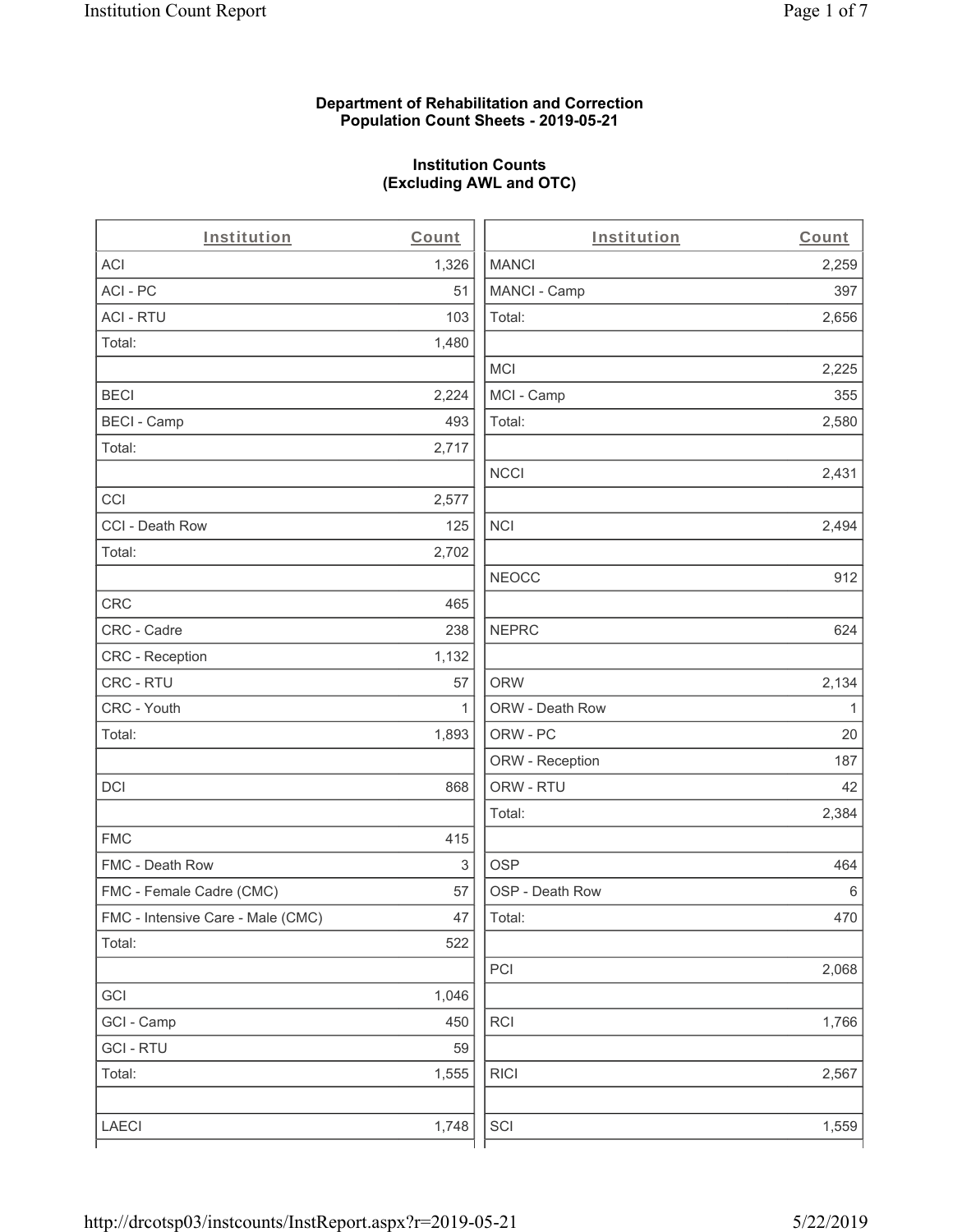| LECI                     | 2,188 | <b>SOCF</b>    | 1,250 |
|--------------------------|-------|----------------|-------|
| LECI - Camp              | 192   | SOCF - RTU     | 61    |
| Total:                   | 2,380 | Total:         | 1,311 |
|                          |       |                |       |
| LOCI                     | 2,224 | <b>TCI</b>     | 884   |
|                          |       | TCI - Camp     | 434   |
| LORCI                    | 224   | Total:         | 1,318 |
| <b>LORCI - Cadre</b>     | 137   |                |       |
| <b>LORCI - Reception</b> | 1,104 | <b>TOCI</b>    | 729   |
| Total:                   | 1,465 | TOCI - PC      | 87    |
|                          |       | Total:         | 816   |
| MACI                     | 1,027 |                |       |
| MACI - Minimum           | 1,226 | <b>WCI</b>     | 1,339 |
| Total:                   | 2,253 | <b>WCI-RTU</b> | 28    |
|                          |       | Total:         | 1,367 |
|                          |       |                |       |

\* The Total Population includes 30 Offenders with Reason Codes 30 & 31. \*\* The Total Population includes 39 Offenders with Reason Code 0A.

**Total Population: 49,130**

# **Male Population by Security Level (Include AWL and Exclude OTC)**

| Security Level         |                   | <b>Body</b> | <b>AWL</b> | $(-\text{OTC})$ | Total  |
|------------------------|-------------------|-------------|------------|-----------------|--------|
| <b>Total Level E</b>   |                   | 1,026       | 6          | 5               | 1,027  |
| Total Level 4          |                   | 1,797       | 14         | 13              | 1,798  |
| Total Level 3          |                   | 11,915      | 173        | 153             | 11,935 |
| Total Level 2          |                   | 16,696      | 210        | 160             | 16,746 |
| Total Level 1          |                   | 13,535      | 159        | 88              | 13,606 |
| <b>Total Death Row</b> |                   | 135         | 2          | $\mathfrak{p}$  | 135    |
|                        | <b>Total Male</b> | 45,104      | 564        | 421             | 45,247 |

#### **Female Population by Institution (Include AWL and Exclude OTC)**

| Institution              | <b>Body</b> | AWI |    |       |
|--------------------------|-------------|-----|----|-------|
| DCI                      | 868         | 13  | 9  | 872   |
| <b>FMC</b>               | 18          |     |    | 18    |
| FMC - Female Cadre (CMC) | 57          |     |    | 57    |
| <b>NEPRC</b>             | 624         | 12  |    | 632   |
| <b>ORW</b>               | 2,133       | 20  | 11 | 2,142 |
|                          |             |     |    |       |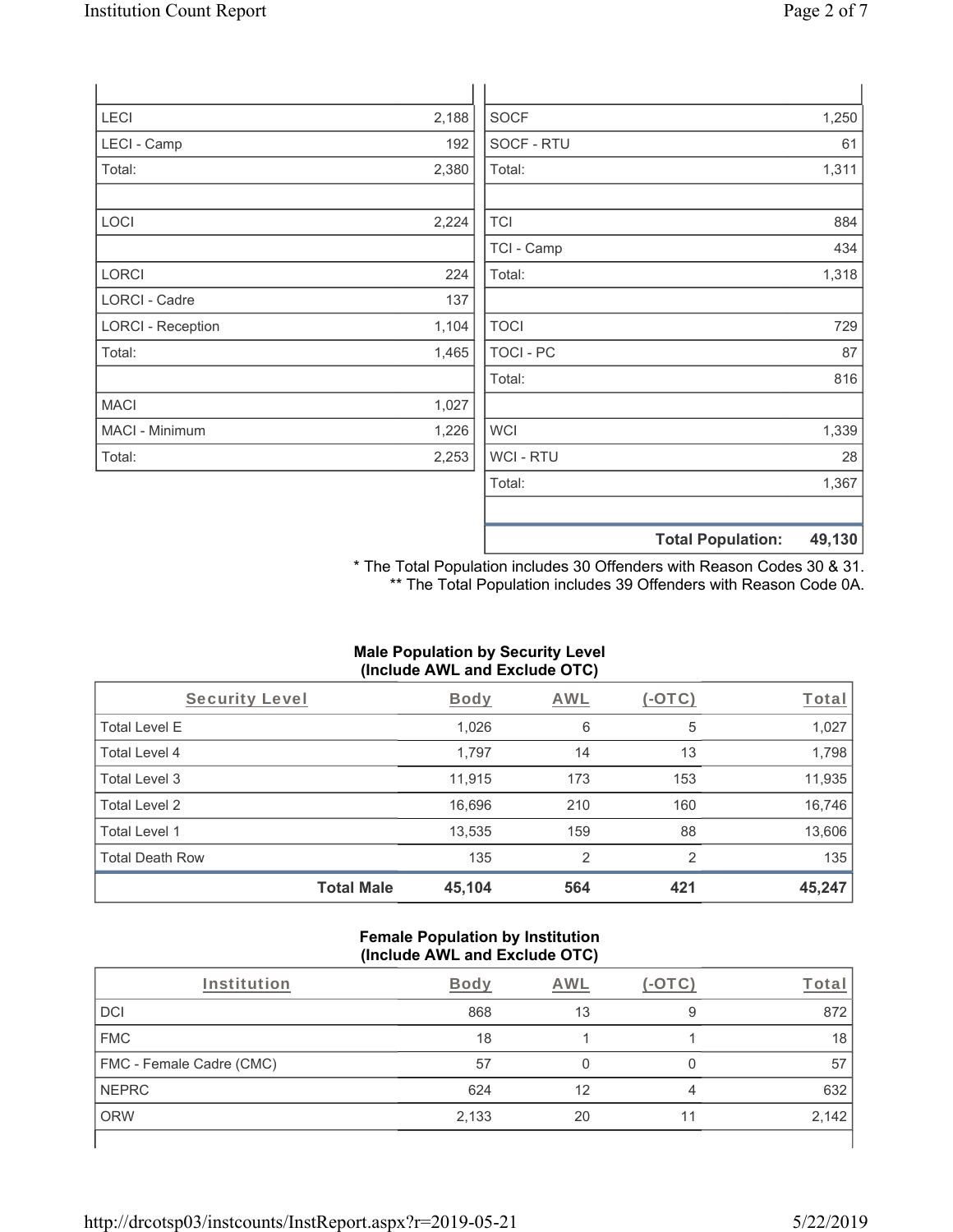| ORW - Death Row        |                          |        | 0   |     |        |
|------------------------|--------------------------|--------|-----|-----|--------|
| ORW - PC               |                          | 20     |     |     | 20     |
| <b>ORW</b> - Reception |                          | 187    |     | ີ   | 191    |
| <b>ORW - RTU</b>       |                          | 42     | 0   |     | 42     |
|                        | <b>Total Female</b>      | 3,950  | 53  | 28  | 3,975  |
|                        | <b>Total Population:</b> | 49,054 | 617 | 449 | 49,222 |

### **Male Population by Institution: Security Level 5 and E (Include AWL and Exclude OTC)**

| Institution      |                      | <b>Body</b>      | <b>AWL</b>                | $(-OTC)$            | Total            |
|------------------|----------------------|------------------|---------------------------|---------------------|------------------|
| <b>ACI</b>       |                      | 3                | $\mathbf 0$               | $\mathsf 0$         | $\sqrt{3}$       |
| <b>BECI</b>      |                      | 1                | $\mathbf 0$               | $\mathsf{O}\xspace$ | 1                |
| CRC              |                      | $\overline{4}$   | $\mathbf 0$               | $\boldsymbol{0}$    | $\overline{4}$   |
| CRC - Reception  |                      | $\overline{2}$   | $\mathbf 0$               | $\mathbf 0$         | $\sqrt{2}$       |
| CRC - RTU        |                      | $\overline{4}$   | $\mathbf 0$               | $\mathsf{O}\xspace$ | $\overline{4}$   |
| <b>FMC</b>       |                      | 1                | $\mathbf 0$               | $\mathsf{O}\xspace$ | $\mathbf{1}$     |
| LECI             |                      | $10$             | $\mathbf 0$               | $\mathsf 0$         | $10$             |
| LORCI            |                      | $\sqrt{3}$       | $\mathbf 0$               | $\mathbf 0$         | $\sqrt{3}$       |
| <b>MACI</b>      |                      | 17               | $\mathbf 0$               | $\mathsf{O}\xspace$ | $17\,$           |
| <b>MANCI</b>     |                      | $\,8\,$          | $\mathbf 0$               | $\mathsf 0$         | $\,8\,$          |
| <b>NEOCC</b>     |                      | $\overline{4}$   | $\mathbf 0$               | $\mathsf{O}\xspace$ | $\overline{4}$   |
| <b>OSP</b>       |                      | 379              | $\overline{2}$            | 1                   | 380              |
| RCI              |                      | $\overline{4}$   | $\mathbf 0$               | $\mathsf{O}\xspace$ | $\overline{4}$   |
| <b>SOCF</b>      |                      | 459              | $\ensuremath{\mathsf{3}}$ | $\mathfrak{S}$      | 459              |
| <b>TCI</b>       |                      | $\overline{2}$   | $\mathbf 0$               | $\mathsf 0$         | $\sqrt{2}$       |
| <b>TOCI</b>      |                      | 104              | $\boldsymbol{0}$          | $\mathbf 0$         | 104              |
| <b>TOCI - PC</b> |                      | $\sqrt{3}$       | $\mathbf 0$               | $\mathsf{O}\xspace$ | $\sqrt{3}$       |
| <b>WCI</b>       |                      | $\boldsymbol{9}$ | $\mathbf{1}$              | $\mathbf{1}$        | $\boldsymbol{9}$ |
| WCI - RTU        |                      | $\boldsymbol{9}$ | $\mathbf 0$               | $\mathsf{O}\xspace$ | $\boldsymbol{9}$ |
|                  | <b>Total Level 5</b> | 1,026            | $6\phantom{1}6$           | 5                   | 1,027            |

### **Male Population by Institution: Security Level 4 (Include AWL and Exclude OTC)**

| Institution     | <b>Body</b> | AWL | LOTC. | `otal |
|-----------------|-------------|-----|-------|-------|
| ACI             |             |     |       | 5     |
| CRC             | 12          |     |       | 12    |
| CRC - Cadre     |             |     |       |       |
| CRC - Reception |             |     |       |       |
|                 |             |     |       |       |

http://drcotsp03/instcounts/InstReport.aspx?r=2019-05-21 5/22/2019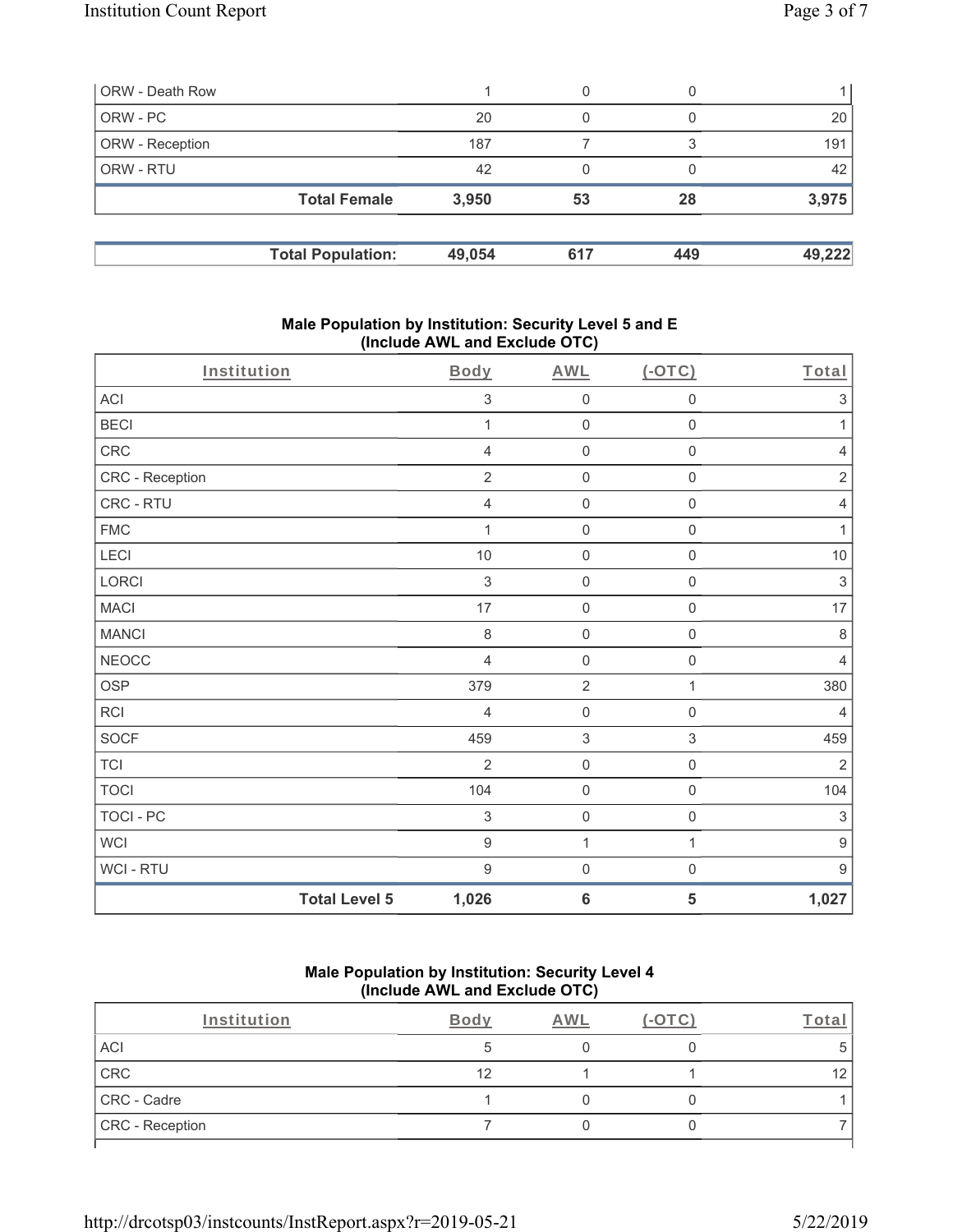| CRC - RTU                         | $\boldsymbol{9}$ | $\mathbf 0$         | $\mathsf{O}\xspace$ | $\boldsymbol{9}$ |
|-----------------------------------|------------------|---------------------|---------------------|------------------|
| <b>FMC</b>                        | $\overline{2}$   | $\mathbf 0$         | $\mathsf{O}\xspace$ | $\overline{2}$   |
| FMC - Intensive Care - Male (CMC) | $\overline{2}$   | $\mathsf{O}\xspace$ | $\mathsf{O}\xspace$ | $\sqrt{2}$       |
| LECI                              | 25               | $\mathbf{1}$        | 1                   | 25               |
| LOCI                              | $\mathbf 0$      | $\sqrt{5}$          | 5                   | $\boldsymbol{0}$ |
| LORCI                             | 10               | $\mathbf 0$         | $\mathsf 0$         | $10$             |
| <b>LORCI - Cadre</b>              | 1                | $\mathbf 0$         | 0                   | 1                |
| <b>LORCI - Reception</b>          | $\sqrt{3}$       | $\mathsf{O}\xspace$ | $\mathsf{O}\xspace$ | $\sqrt{3}$       |
| <b>MACI</b>                       | 31               | $\mathbf{1}$        | 1                   | 31               |
| <b>MANCI</b>                      | 57               | $\mathbf 0$         | 0                   | 57               |
| <b>NEOCC</b>                      | 21               | $\mathsf 0$         | $\mathsf 0$         | 21               |
| <b>OSP</b>                        | 62               | $\mathbf 0$         | $\mathbf 0$         | 62               |
| RCI                               | 5                | $\mathbf 0$         | $\mathsf{O}\xspace$ | $\,$ 5 $\,$      |
| <b>SOCF</b>                       | 785              | $\overline{4}$      | $\mathfrak{S}$      | 786              |
| SOCF - RTU                        | 61               | $\mathbf 0$         | 0                   | 61               |
| <b>TCI</b>                        | 29               | $\mathsf{O}\xspace$ | $\mathsf{O}\xspace$ | 29               |
| <b>TOCI</b>                       | 619              | 1                   | 1                   | 619              |
| TOCI - PC                         | 22               | $\mathbf 0$         | $\mathsf{O}\xspace$ | 22               |
| <b>WCI</b>                        | 24               | $\mathbf{1}$        | $\mathbf{1}$        | 24               |
| <b>WCI-RTU</b>                    | 4                | $\mathbf 0$         | 0                   | 4                |
| <b>Total Level 4</b>              | 1,797            | 14                  | 13                  | 1,798            |

### **Male Population by Institution: Security Level 3 (Include AWL and Exclude OTC)**

| Institution                       | <b>Body</b>    | <b>AWL</b>     | (OTC)        | Total          |
|-----------------------------------|----------------|----------------|--------------|----------------|
| <b>ACI</b>                        | 22             | 1              | $\mathbf 0$  | 23             |
| ACI-PC                            | 11             | $\mathbf{0}$   | $\mathbf 0$  | 11             |
| <b>ACI - RTU</b>                  |                | 0              | 0            |                |
| <b>BECI</b>                       |                | 1              |              |                |
| CCI                               | 2              | $\mathbf 0$    | $\Omega$     | 2              |
| CRC                               | 283            | 3              | 3            | 283            |
| CRC - Cadre                       | 101            | $\mathbf{0}$   | $\Omega$     | 101            |
| CRC - Reception                   | 760            | 13             | 13           | 760            |
| CRC - RTU                         | 43             | $\mathbf 0$    | 0            | 43             |
| <b>FMC</b>                        | $\overline{4}$ | $\mathbf 0$    | 0            | 4              |
| FMC - Intensive Care - Male (CMC) | 5              | $\mathbf 0$    | $\Omega$     | 5              |
| GCI                               |                | 0              | $\mathbf{0}$ |                |
| <b>LAECI</b>                      | 7              | $\mathbf{0}$   | 0            | 7              |
| LECI                              | 2,146          | 14             | 10           | 2,150          |
| LOCI                              | $\overline{2}$ | $\overline{0}$ | $\mathbf{0}$ | $\overline{2}$ |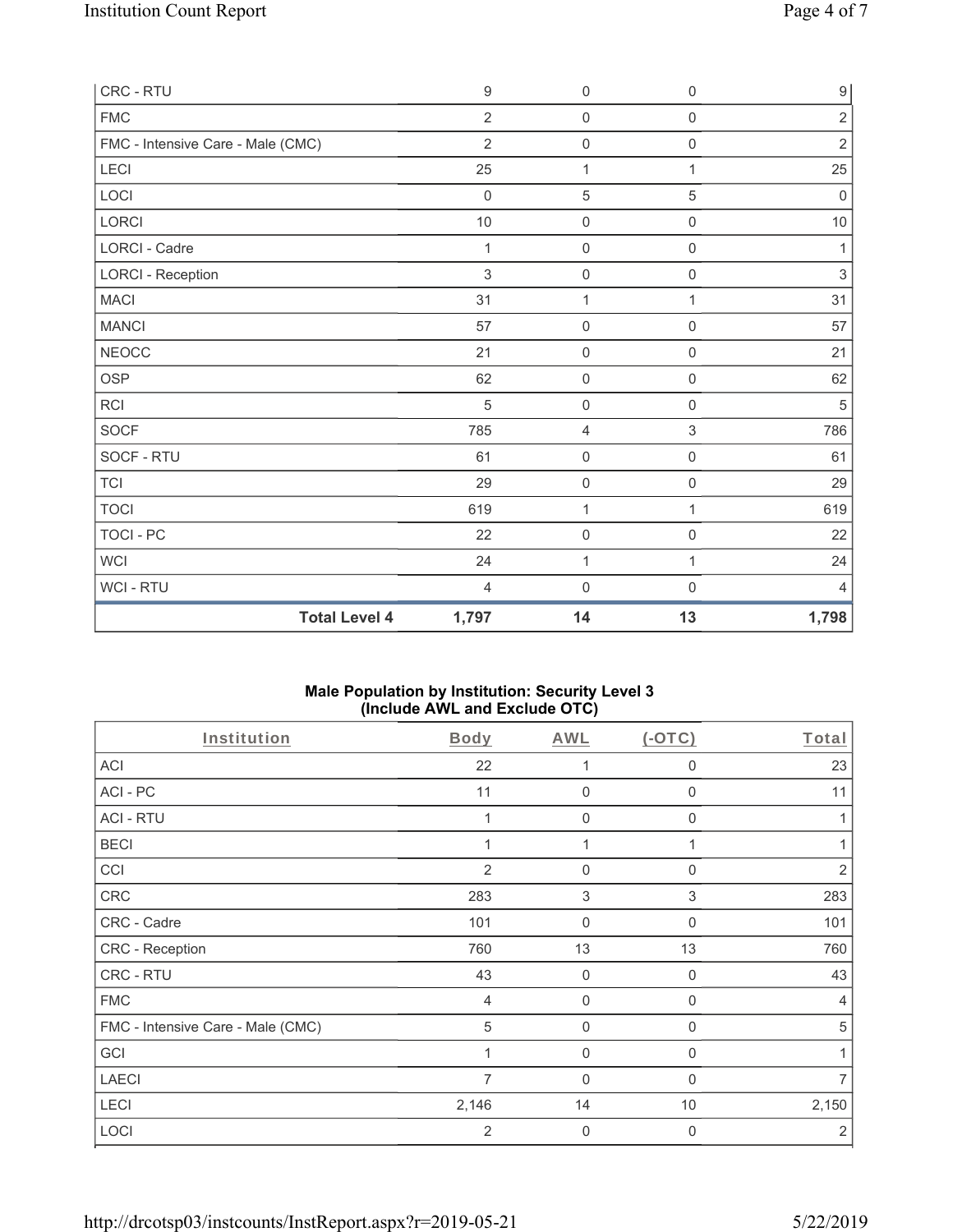| LORCI                    |                      | 53             | 45                  | 45                        | 53                        |
|--------------------------|----------------------|----------------|---------------------|---------------------------|---------------------------|
| LORCI - Cadre            |                      | 8              | $\mathbf 0$         | $\mathsf{O}\xspace$       | $\,8\,$                   |
| <b>LORCI - Reception</b> |                      | 669            | $\overline{4}$      | $\ensuremath{\mathsf{3}}$ | 670                       |
| <b>MACI</b>              |                      | 873            | $\boldsymbol{9}$    | $\overline{4}$            | 878                       |
| <b>MANCI</b>             |                      | 2,160          | 32                  | 29                        | 2,163                     |
| NCCI                     |                      | 5              | $\mathbf 0$         | $\mathbf 0$               | $\mathbf 5$               |
| NCI                      |                      | 3              | $\mathsf 0$         | $\mathsf{O}\xspace$       | $\ensuremath{\mathsf{3}}$ |
| <b>NEOCC</b>             |                      | 886            | $\overline{2}$      | $\overline{2}$            | 886                       |
| OSP                      |                      | 1              | $\mathsf{O}\xspace$ | $\mathsf{O}\xspace$       | 1                         |
| PCI                      |                      | 36             | $\overline{4}$      | 1                         | 39                        |
| RCI                      |                      | 1,648          | 12                  | 11                        | 1,649                     |
| <b>RICI</b>              |                      | $\overline{2}$ | $\mathbf 1$         | 1                         | $\sqrt{2}$                |
| SCI                      |                      | 5              | $\mathsf{O}\xspace$ | $\mathsf{O}\xspace$       | $\,$ 5 $\,$               |
| SOCF                     |                      | 5              | $\mathbf 0$         | $\mathbf 0$               | 5                         |
| <b>TCI</b>               |                      | 805            | 11                  | $10$                      | 806                       |
| TCI - Camp               |                      | 1              | $\mathbf 0$         | $\mathsf{O}\xspace$       | 1                         |
| <b>TOCI</b>              |                      | $\,6$          | $\mathsf{O}\xspace$ | $\mathsf 0$               | $\,6\,$                   |
| TOCI - PC                |                      | 62             | $\mathsf{O}\xspace$ | $\mathsf{O}\xspace$       | 62                        |
| <b>WCI</b>               |                      | 1,284          | 21                  | $20\,$                    | 1,285                     |
| WCI - RTU                |                      | 14             | $\mathsf{O}\xspace$ | $\mathsf{O}\xspace$       | 14                        |
|                          | <b>Total Level 3</b> | 11,915         | 173                 | 153                       | 11,935                    |

### **Male Population by Institution: Security Level 2 (Include AWL and Exclude OTC)**

| Institution                       | <b>Body</b>    | <b>AWL</b>   | (OTC)       | Total |
|-----------------------------------|----------------|--------------|-------------|-------|
| <b>ACI</b>                        | 748            | 4            | 2           | 750   |
| ACI-PC                            | 29             | $\mathbf 0$  | $\Omega$    | 29    |
| <b>ACI - RTU</b>                  | 74             | 0            | 0           | 74    |
| <b>BECI</b>                       | 1,578          | 18           | 16          | 1,580 |
| <b>BECI - Camp</b>                | $\overline{4}$ | $\mathbf{0}$ | 0           | 4     |
| CCI                               | 2,013          | 10           | 9           | 2,014 |
| CRC                               | 78             | 5            | 5           | 78    |
| CRC - Cadre                       | 135            | $\mathbf 0$  | $\Omega$    | 135   |
| CRC - Reception                   | 254            | 10           | 10          | 254   |
| CRC - RTU                         | 1              | $\mathbf 0$  | $\Omega$    | 1     |
| CRC - Youth                       | 1              | $\mathbf 0$  | $\mathbf 0$ | 1     |
| <b>FMC</b>                        | 19             | 0            | 0           | 19    |
| FMC - Intensive Care - Male (CMC) | 10             | 0            | $\Omega$    | 10    |
| GCI                               | 397            | 4            | 3           | 398   |
| GCI - Camp                        | 1              | $\mathbf 0$  | 0           | 1     |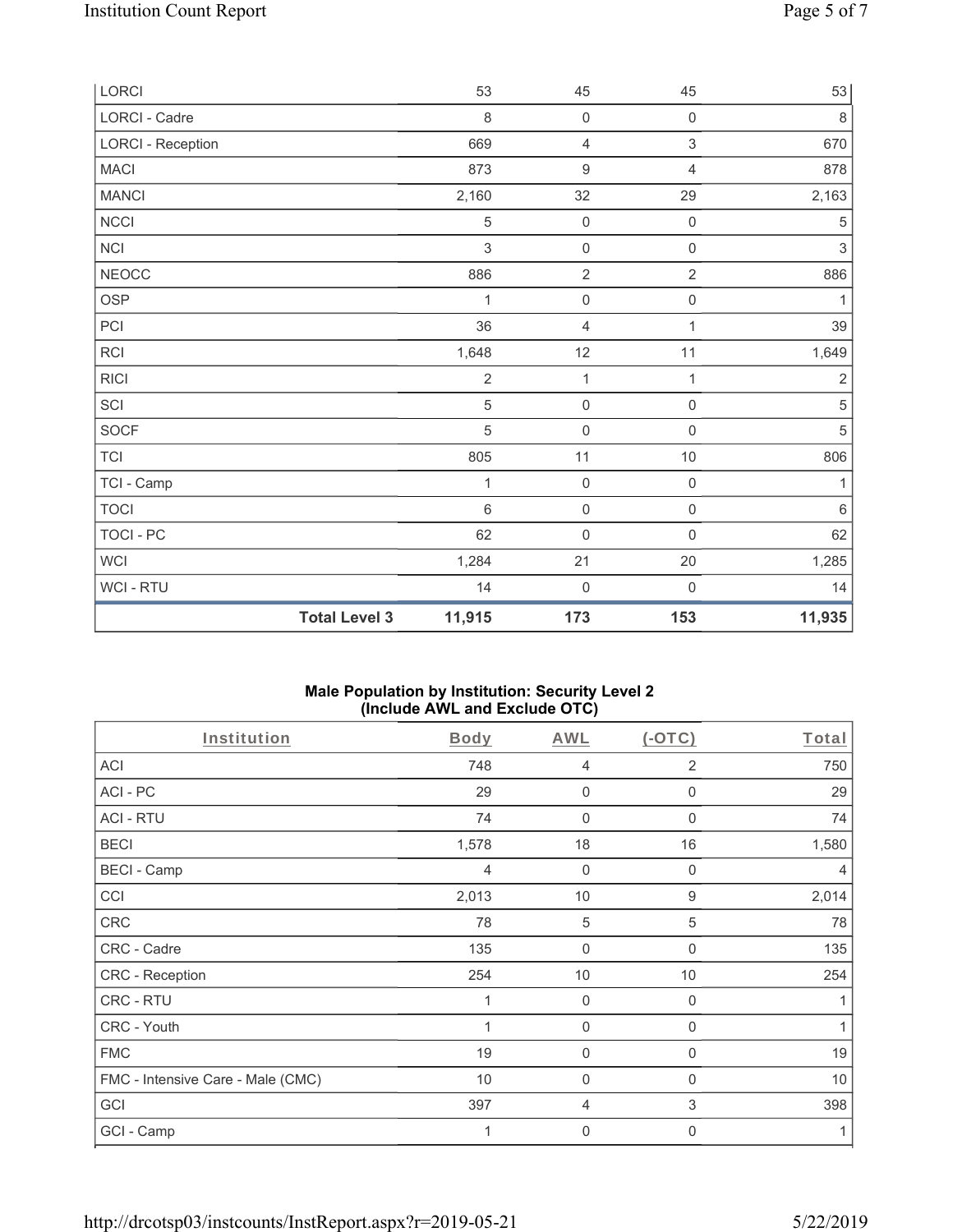| <b>GCI-RTU</b>           |                      | 45         | $\mathsf{O}\xspace$ | $\mathsf{O}\xspace$ | 45           |
|--------------------------|----------------------|------------|---------------------|---------------------|--------------|
| <b>LAECI</b>             |                      | 1,162      | 22                  | 17                  | 1,167        |
| LECI                     |                      | $\sqrt{5}$ | $\mathbf 0$         | $\mathsf 0$         | $\mathbf 5$  |
| LOCI                     |                      | 1,272      | 11                  | $\mathbf 5$         | 1,278        |
| LORCI                    |                      | 144        | 22                  | 17                  | 149          |
| LORCI - Cadre            |                      | 127        | $\overline{2}$      | $\mathsf{O}\xspace$ | 129          |
| <b>LORCI - Reception</b> |                      | 331        | $\sqrt{4}$          | $\sqrt{3}$          | 332          |
| <b>MACI</b>              |                      | 106        | $\sqrt{2}$          | $\mathbf{1}$        | 107          |
| <b>MANCI</b>             |                      | 10         | $\mathsf{O}\xspace$ | $\mathsf{O}\xspace$ | 10           |
| MCI                      |                      | 1,686      | 16                  | 11                  | 1,691        |
| MCI - Camp               |                      | 1          | $\mathbf 0$         | $\mathsf{O}\xspace$ | $\mathbf{1}$ |
| NCCI                     |                      | 1,178      | 16                  | 12                  | 1,182        |
| <b>NCI</b>               |                      | 1,690      | 28                  | 24                  | 1,694        |
| <b>NEOCC</b>             |                      | 1          | $\mathsf{O}\xspace$ | $\mathsf{O}\xspace$ | 1            |
| PCI                      |                      | 963        | $\overline{7}$      | $\sqrt{5}$          | 965          |
| RCI                      |                      | 108        | $\mathbf 0$         | $\mathsf 0$         | 108          |
| <b>RICI</b>              |                      | 1,446      | 22                  | 14                  | 1,454        |
| SCI                      |                      | 1,051      | $\overline{7}$      | $\,6$               | 1,052        |
| <b>TCI</b>               |                      | $\,6\,$    | $\mathbf 0$         | $\mathsf 0$         | $\,6\,$      |
| TCI - Camp               |                      | 1          | $\mathsf{O}\xspace$ | $\mathsf 0$         | $\mathbf{1}$ |
| WCI                      |                      | 21         | $\boldsymbol{0}$    | $\mathsf 0$         | 21           |
|                          | <b>Total Level 2</b> | 16,696     | 210                 | 160                 | 16,746       |

### **Male Population by Institution: Security Level 1 (Include AWL and Exclude OTC)**

| Institution                       | Body | AWL              | $(-OTC)$       | Total |
|-----------------------------------|------|------------------|----------------|-------|
| <b>ACI</b>                        | 548  | 8                |                | 555   |
| ACI-PC                            | 11   | $\mathbf 0$      | 0              | 11    |
| <b>ACI - RTU</b>                  | 28   | $\mathbf 0$      | 0              | 28    |
| <b>BECI</b>                       | 642  | $\boldsymbol{9}$ | 2              | 649   |
| <b>BECI - Camp</b>                | 489  | $\mathbf 0$      | 0              | 489   |
| CCI                               | 561  | 1                | 0              | 562   |
| CRC                               | 24   | $\overline{2}$   | $\overline{2}$ | 24    |
| CRC - Cadre                       |      | 0                | 0              | 1     |
| CRC - Reception                   | 105  | 3                | 3              | 105   |
| <b>FMC</b>                        | 371  | $\,6\,$          | 2              | 375   |
| FMC - Intensive Care - Male (CMC) | 30   | $\mathbf 0$      | 0              | 30    |
| GCI                               | 648  | 10               | 3              | 655   |
| GCI - Camp                        | 449  | $\mathbf 0$      | 0              | 449   |
| <b>GCI-RTU</b>                    | 14   | $\mathbf 0$      | 0              | 14    |